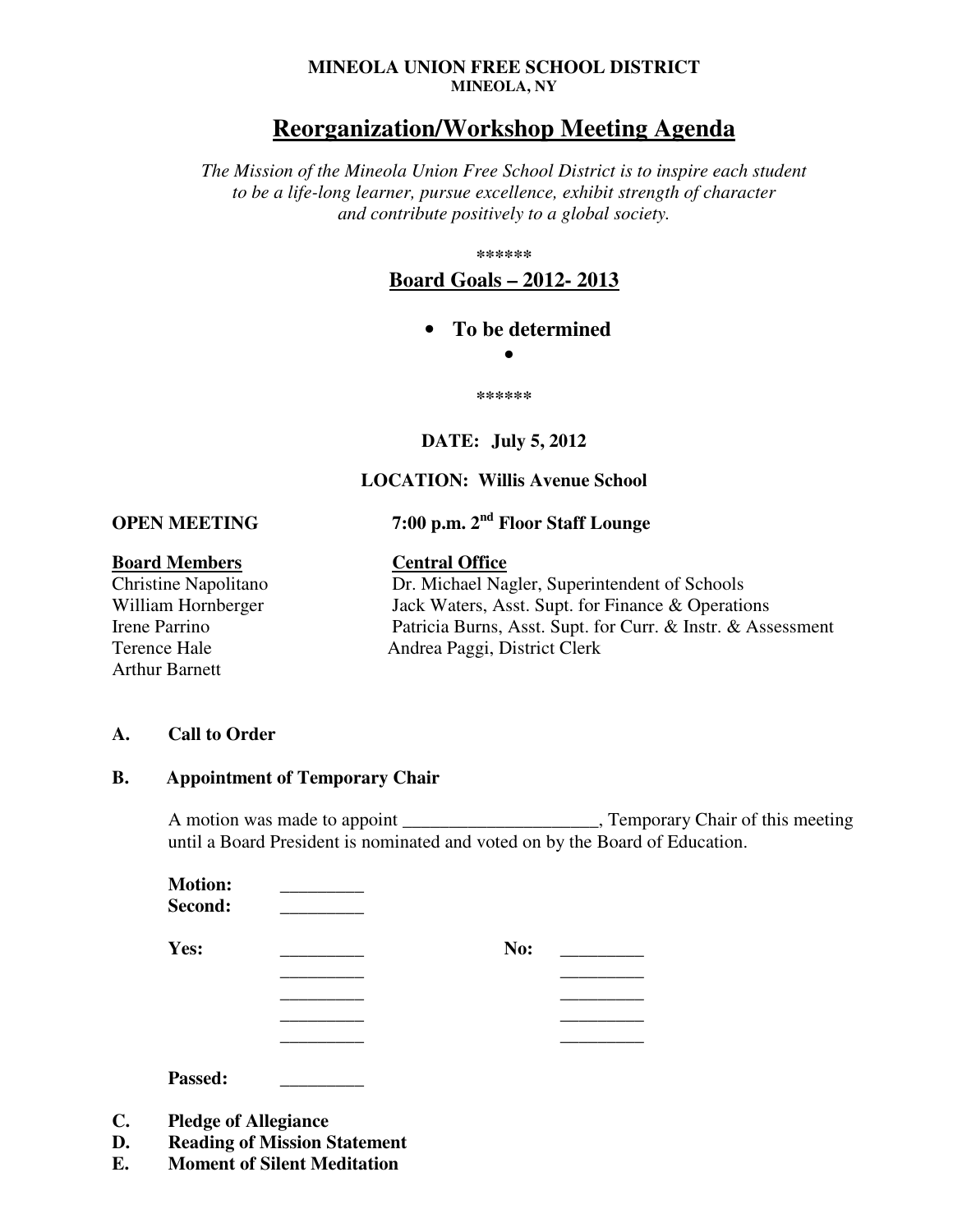# **F**. **Oath of Office**

• Arthur Barnett, Board of Education Trustee

#### **G. Nomination of Board Positions and Oath of Office**

- 1. Board President
- 2. Board Vice President

| <b>Motion:</b><br>Second: |     |
|---------------------------|-----|
| Yes:                      | No: |
|                           |     |
|                           |     |
|                           |     |
|                           |     |

**Passed: \_\_\_\_\_\_\_\_\_**

#### **H. New York State Regulation §315.4**

#### 1. STANDARD WORK DAY AND REPORTING RESOLUTION

**RESOLUTION #1 - BE IT RESOLVED**, that the Mineola Union Free School District hereby establishes the following as standard work days for elected and appointed officials and will report the following days worked to the New York State and Local Employees' Retirement system based on the record of activities maintained and submitted by these officials to the clerk of this body:

|                    |                    |                 |                    | <b>PARTICIPATES</b> | DAYS/MONTH  |
|--------------------|--------------------|-----------------|--------------------|---------------------|-------------|
|                    |                    |                 |                    | IN EMPLOYER'S       | (Based on   |
|                    |                    | <b>STANDARD</b> | <b>TERM</b>        | <b>TIME KEEPING</b> | Record of   |
| <b>TITLE</b>       | <b>NAME</b>        | <b>WORK DAY</b> | <b>BEGINS/ENDS</b> | SYSTEM (Y/N)        | Activities) |
| District Treasurer | Donna Squicciarino |                 | 7/1/12-6/30/13     |                     |             |

| <b>Motion:</b><br>Second: |     |  |
|---------------------------|-----|--|
| Yes:                      | No: |  |
|                           |     |  |
|                           |     |  |
|                           |     |  |
|                           |     |  |
| Passed:                   |     |  |

**I. Consensus Agenda**

 **RESOLUTION # 2 – BE IT RESOLVED** that the Board of Education approve the consensus agenda I.1.a. through I.21. as presented.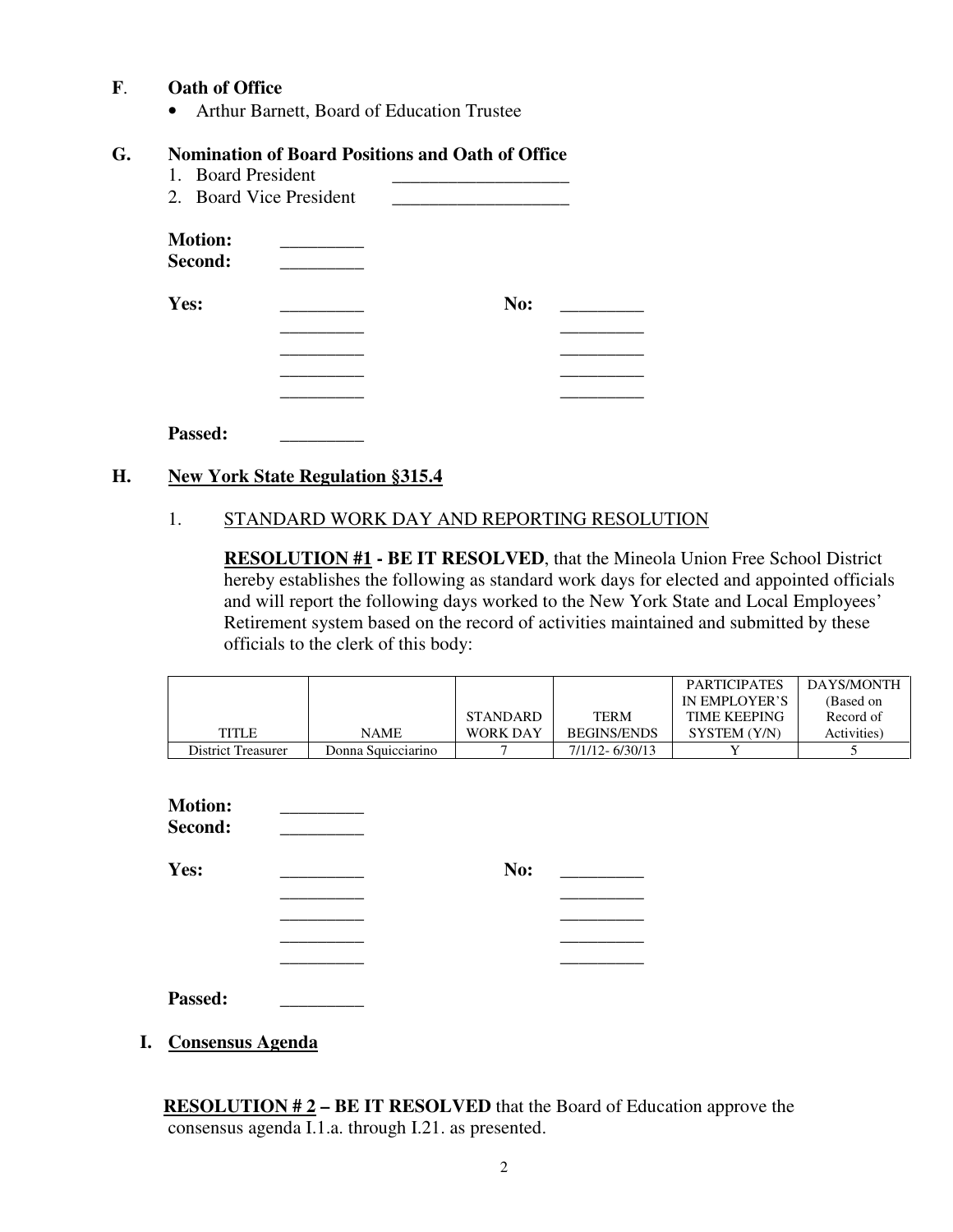| Moved:<br>Second: |     |
|-------------------|-----|
| Yes:              | No: |
|                   |     |
|                   |     |
|                   |     |
| Passed:           |     |

# **1. Oath of Office**

- a. The Oath of Office was administered to Dr. Michael Nagler as Superintendent of Schools by the District Legal Counsel.
- b. That the Board of Education approves the following appointments of officers for the **2012-2013** school year and directs they are administered the Oath of Office:

| Sharon Macken      | <b>Chief Information Officer</b>     |
|--------------------|--------------------------------------|
| Donna Squicciarino | District Treasurer and Registrar for |
|                    | Coupons and Bonds                    |
| JoAnn Greene, CPA  | Internal Claims Auditor              |

c. That the Board of Education appoints Andrea Paggi as District Clerk for the **2012-2013** school year and directs that she is administered the Oath of Office:

#### **2. Board Appointed Officers**

That the Board of Education appoints the following individuals to serve in the designated positions for the **2012-2013** school year:

| Frazer & Feldman (J. Feldman)          | Legal General Counselor                        |
|----------------------------------------|------------------------------------------------|
| Ingerman Smith                         | Labor Counsel                                  |
| Dr. Marino, Winthrop Pediatrics Assoc. | District Medical Inspector                     |
| Donna Squicciarino                     | Central Treasurer for Extra-classroom Activity |
|                                        | Fund                                           |
| Nawrocki Smith LLP                     | District External Independent Auditor          |
| Jack Waters                            | Records Access/Management Officer              |
| <b>Jack Waters</b>                     | Delegated Administrator for SEDDAS             |
|                                        | (Section 2053)                                 |
| Daniel Romano                          | Asbestos LEA Designee                          |
| Daniel Romano                          | <b>AHERA</b> Designee                          |
| <b>Jack Waters</b>                     | District Purchasing Agent                      |
| PMA Management Corp.                   | Workers' Compensation/Self Insurance           |
|                                        | Administrator                                  |
| Cullen & Danowski, LLP                 | Internal Auditor                               |
| Hawkins, Delafield & Wood              | <b>Bond Counsel</b>                            |
| <b>Bernard Donegan</b>                 | Financial Consultant for Borrowing             |
| H2M                                    | Architect of Record                            |
| Consultech                             | Unemployment Specialist                        |
|                                        |                                                |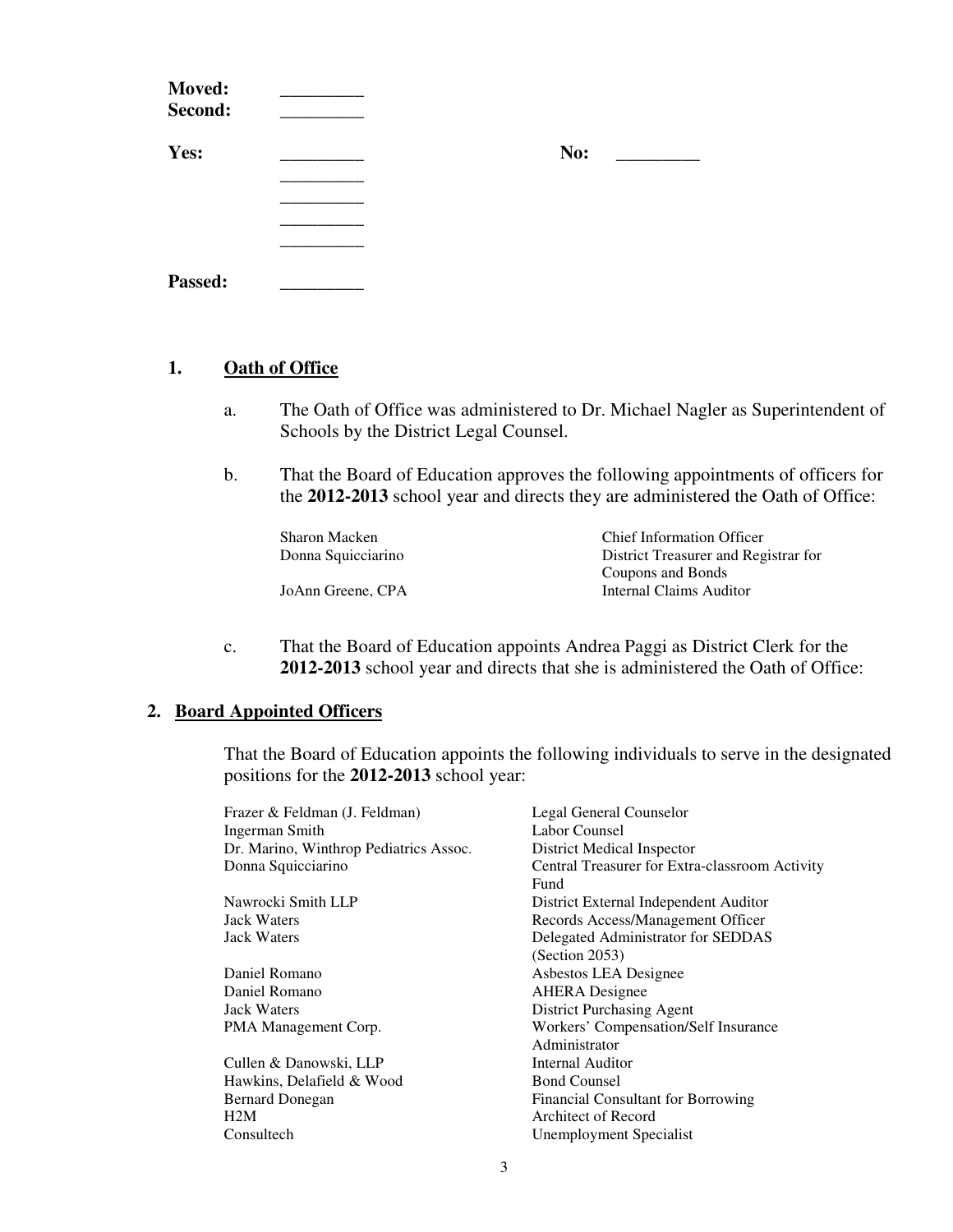| Patricia Burns | Title IX Compliance Coordinator           |
|----------------|-------------------------------------------|
| Patricia Burns | Board Designee for Regulation 0110-R      |
| Dan Romano     | Health & Safety Officer                   |
| Dan Romano     | Compliance Coordinator for ADA            |
| Andrea Paggi   | Registrar for registering qualified votes |

#### **3. Designators of Treasurers & Signatories of Extra-class Activity Funds**

That the Board of Education designates the following individuals as designators of Treasurers and signatories of Extra-class Activity Funds and co-signatory thereof as follows for the **2012-2013** school year:

Devra Small, Principal Hampton Street School Patricia Molloy, Principal Jackson Avenue School Deborah Shaw, Principal Meadow Drive School Mr. Matthew Gaven, Principal Mineola Middle School Mr. Edward Escobar, Principal Mineola Senior High School

# **4. Petty Cash Fund Facilitators**

That the Board of Education establishes and designates the following individuals as facilitators of Petty Cash Funds for the **2012-2013** school year:

| <b>SCHOOL OR OFFICE</b>          | <b>AMOUNT</b> | <b>ADMINISTRATOR</b> |
|----------------------------------|---------------|----------------------|
| <b>Central Office</b>            | \$100.00      | Mr. Jack Waters      |
| High School                      | 100.00        | Mr. Edward Escobar   |
| Middle School                    | 100.00        | Mr. Matthew Gaven    |
| <b>Hampton Street School</b>     | 100.00        | Ms. Devra Small      |
| Jackson Avenue School            | 100.00        | Ms. Patricia Molloy  |
| Meadow Drive School              | 100.00        | Ms. Deborah Shaw     |
| <b>Transportation Department</b> | 100.00        | Mr. William Gilberg  |

#### **5. Bonding of Employees**

 That the Board of Education establish the bonding of the Regular and Acting -- District Treasurers and Internal Claims Auditors, and the Central Treasurers of Extra-class Activity Funds, as well as other officers and employees of the District, be as set forth in the employee blanket bond policy provided by **New York School Insurance Reciprocal (NYSIR)** which should thereupon be approved as to amount and sufficiency of surety (\$250,000) for the **2012-2013** school year.

#### **6. Banking Resolution**

That the Board of Education adopts the following Banking Resolution (designation of depositories, etc.) for the **2012-2013** school year.

#### **BANKING RESOLUTION OF THE MINEOLA UNION FREE SCHOOL DISTRICT July 1, 2012**

---------------------------------------------------------------------------------------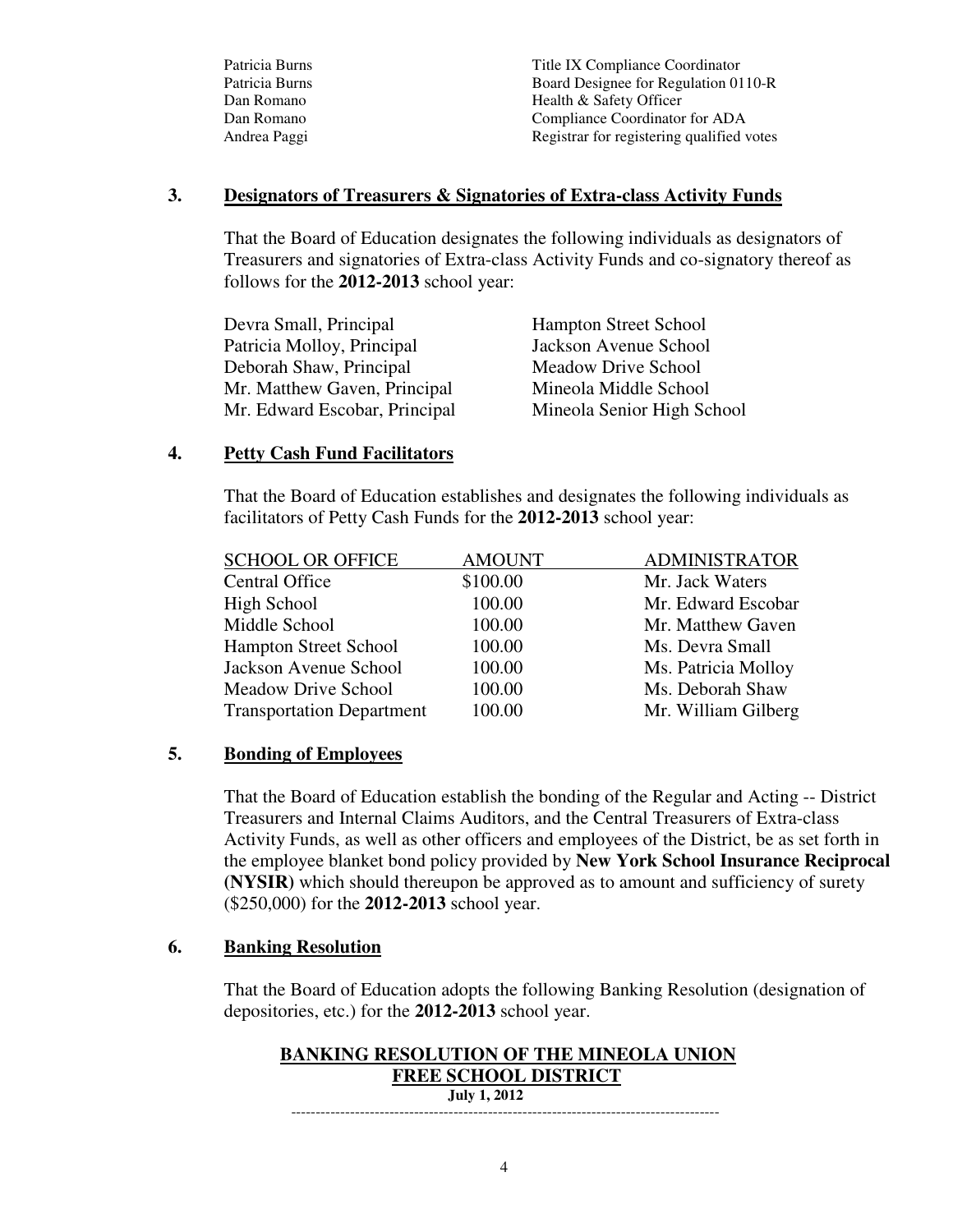**RESOLVED,** that the JP Morgan Chase Bank, Bank of America, Capital One, Citibank, The Bank of New York, Valley National (formerly State Bank of Long Island), Wachovia Bank, TD Bank, HSBC, and Flushing Commercial Bank to be designated as the depositories of the funds of the said District; that current funds of the District be maintained in each of the said depositories; that the said funds shall be subject to withdrawal only in pursuance of a resolution of this Board of Education and on voucher-order checks signed by the **Treasurer** and **Superintendent of Schools** or **Assistant Superintendent of Finance & Operations**, payable to the order of persons entitled to receive such money in accordance with Section 1720 of the Education Law, except however, that pursuant to said Section 1720 one voucher-order check may be drawn in the total amount of a duly certified payroll for the salaries of regular employed employees and officers legally entitled to be compensated for their services. The proceeds of such voucher-order payroll check shall be credited to a **Payroll Account**, designated as such, in each of the said depositories from which checks shall be signed by the **Treasurer** of the District and **Assistant Superintendent of Finance & Operations** drawn payable to individual employees or officers legally entitled to be compensated for services only.

**FURTHER RESOLVED,** that the **Treasurer** and **Assistant Superintendent of Finance & Operations** are hereby further authorized to use either their autographed or facsimile signatures upon such checks to be issued against any or all of the District's accounts provided, however, that such facsimile signatures shall be made by means of a recognized machine or check-signing device to be used for the signing of payroll checks by the **Acting Treasurer**, which **Treasurer** cannot be present, with all the safeguards prescribed by the manufacturer, and that the keys for the machine shall at all times be kept in the custody of such officer.

**FURTHER RESOLVED,** that the said depositories be and they (including their correspondent banks) are hereby requested, authorized and directed to honor all checks, drafts or other orders for the payment of money drawn in this corporation's name on its accounts (including those drawn to the individual order of any person or persons whose name(s) appear thereon as a signer or signers thereof) when bearing the facsimile and/or autograph signature of the following:

> DONNA SQUICCIARINO, Treasurer MICHAEL NAGLER, Superintendent of Schools JOHN WATERS, Assistant Superintendent of Finance & Operations

and said Banks (including their correspondent banks) shall be entitled to honor and to charge this corporation for all such checks, drafts or other orders for the payment of money, regardless of by whom or by what means the actual facsimile signature or signatures thereon may have been affixed thereto, if such facsimile signature or signatures conform to the facsimile specimens from time to time filed with said banks by the Clerk or other officer of this corporation.

**FURTHER RESOLVED,** that each of the foregoing depositories be designated as depositories for interestbearing deposits of other funds of said District subject to withdrawal only by appropriate withdrawal orders signed by the **Treasurer** or **Superintendent of Schools** or **Assistant Superintendent of Finance & Operations** and by draft of the depository made payable to the order of this District, which said funds so withdrawn shall be re-deposited by the **Treasurer** or **Superintendent** or **Assistant Superintendent of Finance & Operations** into established checking accounts of the District as aforesaid provided for current funds.

**FURTHER RESOLVED,** that the said banks are hereby authorized to pay any such checks or drafts and also to receive the same for credit or in payment from the payee or any other holder without inquiring as to the circumstances of issue of the disposition of the proceeds thereof and, except in the case of interest-bearing deposits as in the preceding paragraph provided, even if drawn to the individual order of any signing officer or tendered in payment of his individual obligations.

#### **7. Board Member & Administrator Liability**

 That the Board of Education adopts the following Public Officer's Law §18: **BE IT RESOLVED**, that the Board of Education of the Mineola Union Free School District hereby adopts the coverage provided by §18 of the New York State Public Officers Law for the following job titles: School Board Trustee, Administrator, employees and agents working for the Mineola UFSD. The adoption of this provision is intended to supplement and not supplant the protection available to such employees by virtue of already existing statutory provisions or other sources. Such coverage shall include but not be limited to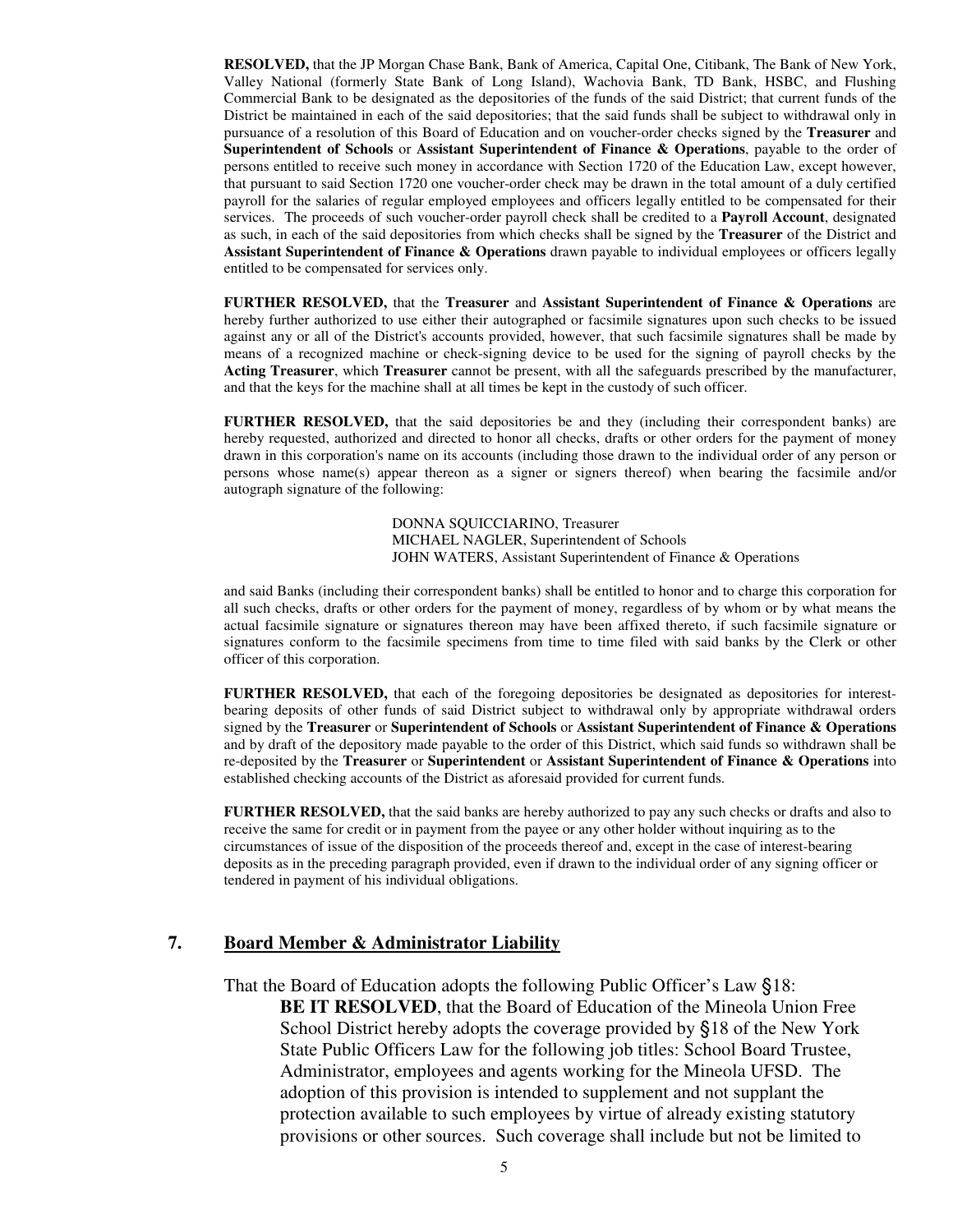being called to testify as a witness or to answer questions concerning their acts or omissions within the scope of their office, agency or employment before a Grand Jury, the Office of the District Attorney, or other law enforcement official. Nothing herein contained shall be construed to authorize or require defense or indemnification to a member of the board of education, the superintendent of schools, administrator, employee, and/or agent working for the Mineola UFSD who has been identified as a defendant in a pending criminal prosecution, or where such individual or the school district has reason to believe that such individual is a target in a criminal investigation or prosecution by the Office of the District Attorney or other law enforcement entity. This benefit shall not be available to and shall not cover any employee serving in any of the job titles listed herein who is represented for collective bargaining purposes by a duly designated collective bargaining agent unless and until such coverage is negotiated with the collective bargaining agent representing said employee. The Superintendent or his designee shall take steps necessary to obtain insurance protection against the potential liability to the district arising out of the adoption of this provision.

#### **8. Designation of day, time & place of Board Mtgs for the 2012-2013 school year**

| Workshops 7:00 p.m.               |                       | <b>Business</b>                        | $7:00$ p.m. |
|-----------------------------------|-----------------------|----------------------------------------|-------------|
| Thurs. July 5(Reorg.) Willis Ave. |                       | Thurs. July 19                         | Willis Ave. |
|                                   |                       | Thurs. Aug. 9                          | Willis Ave  |
| Thurs. Sept. 6                    | Willis Ave            | Thurs. Sept. 20                        | Willis Ave  |
| Thurs. Oct. 4                     | Willis Ave            | Thurs, Oct. 18                         | Willis Ave  |
| Thurs, Nov. 1                     | Willis Ave            | Thurs, Nov. 15                         | Willis Ave  |
| Thurs. Dec. 6                     | Willis Ave            | Thurs. Dec. 20                         | Willis Ave  |
| Thurs. Jan. 3                     | Willis Ave            | Thurs. Jan. 17                         | Willis Ave  |
| Thurs. Jan. $31*$                 | Willis Ave            | Thurs. Feb. 14                         | Willis Ave  |
| Thurs, Mar. 7                     | Willis Ave            | Thurs, Mar. 21                         | Willis Ave  |
| Thurs. April 4                    | Willis Ave            | Wed. April 17 <sup>**</sup> Willis Ave |             |
| Thurs. May 2                      | Willis Ave            | Thurs. May 16                          | Willis Ave  |
| (Annual School Budget             |                       |                                        |             |
| Hearing at 7:00 pm followed       |                       |                                        |             |
| by monthly workshop)              |                       |                                        |             |
| Tues. May 21                      | <b>Jackson Avenue</b> |                                        |             |
| (Open Board Meeting)              |                       |                                        |             |
| for results of Annual             |                       |                                        |             |
| Elec. & Budget Vote at 9:15 pm)   |                       |                                        |             |
| Wed. June 5                       | Willis Ave            | Thurs. June 20                         | Willis Ave  |
| <b>Reorganization/Workshop</b>    |                       |                                        |             |
| Tues. July 2                      | Willis Ave            |                                        |             |

\*This date replaces the Feb. workshop due to schools being closed for Winter Recess.

\*\*This date replaces the third Thursday in April when the Board holds its Business Meeting to combine the Business Meeting with the Annual BOCES vote that mandates all Boards of Education to meet on this date to vote on BOCES candidates and its Operating Budget.

Board meetings will be held in the Staff Lounge on the second floor of the Willis Avenue School unless otherwise stated. All meetings are open to the public.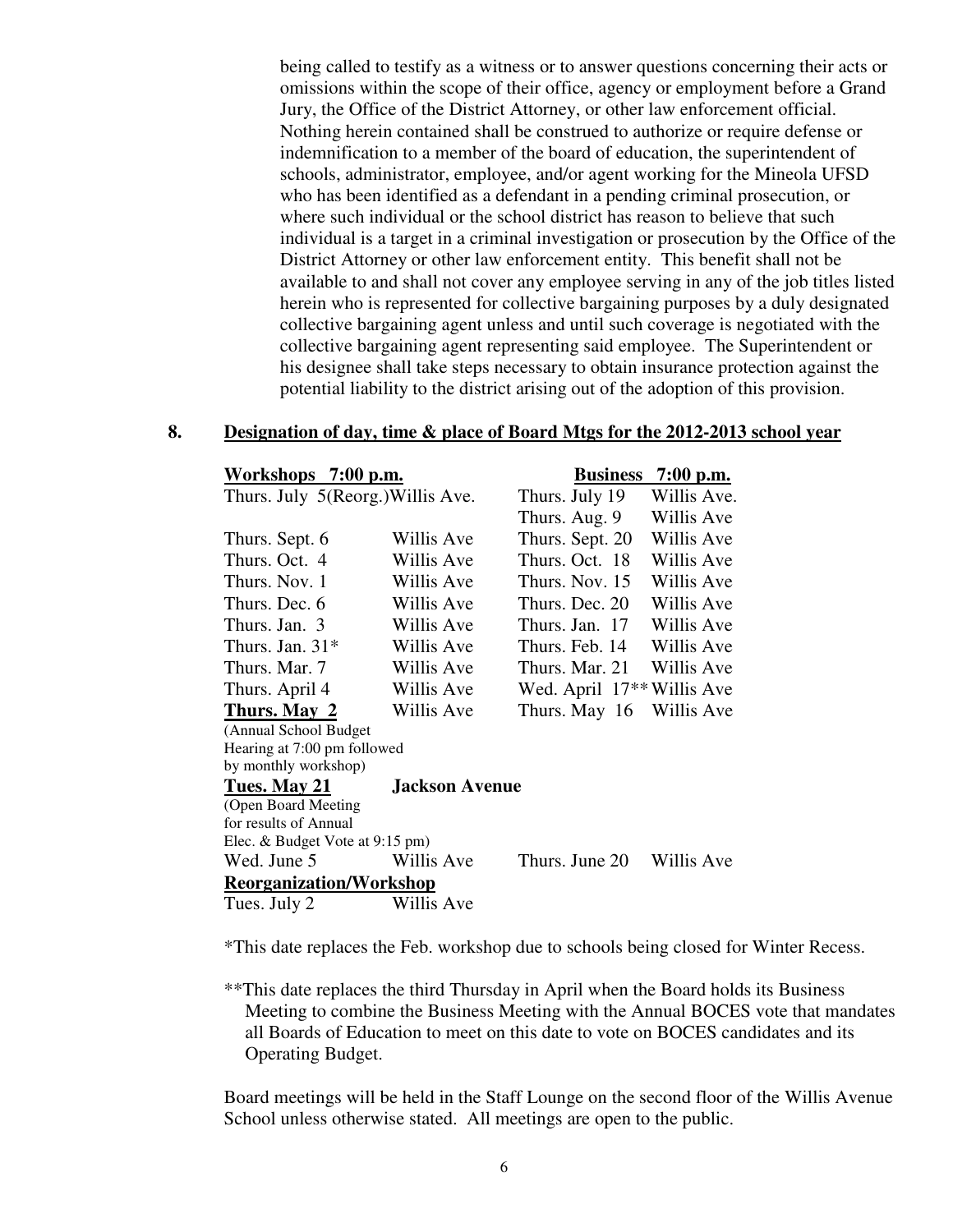# **9. Designation of voting delegate and alternate to NYSSBA and N-SSBA**

That the Board of Education designates one (1) Board Member and an alternate to represent the Mineola School District at the NYSSBA and N-SSBA Conventions, with expenses.

Voting Delegate Alternate \_\_\_\_\_\_\_\_\_\_\_\_\_\_\_\_\_\_\_\_\_\_\_\_\_\_\_\_

#### **10. Board Membership in following Associations**

That the Board of Education designates the following Associations for Board Membership:

New York State School Boards Association Nassau/Suffolk School Boards Association Nassau Citizens Budget Committee

# **11. Authorization for Board Members to Attend Meetings and Conventions**

That the Board of Education authorizes the expenditure of funds for Board of Education Members to attend meetings and conventions of the following:

New York State School Boards Association Nassau/Suffolk School Boards Association American Association of School Administrators Association for Supervision and Curriculum Development Nassau Citizens Budget Committee Nassau/Suffolk Bar Association S.C.O.P.E.

#### **12. Board of Education Representation on Committees**

# **COMMITTEE BOARD REPRESENTATIVE(S)**

 BOCES Representative \_\_\_\_\_\_\_\_\_\_\_\_\_\_\_\_\_\_\_\_\_\_\_\_\_ District Council (SEPTA) Finance Committee Health & Safety Council Policy & Regulations Review

#### **13. Bid Opening Authorization**

That the Board of Education approves authorization to **Mr. Jack Waters and Maureen Judge** to open bids at stipulated bid opening times, properly prepared and received in the Business Office for the **2012-2013** school year.

#### **14. Investments**

That the Board of Education authorizes **Ms. Donna Squicciarino and Mr. Jack Waters** to invest district funds on behalf of the Mineola UFSD for the **2012-2013** school year.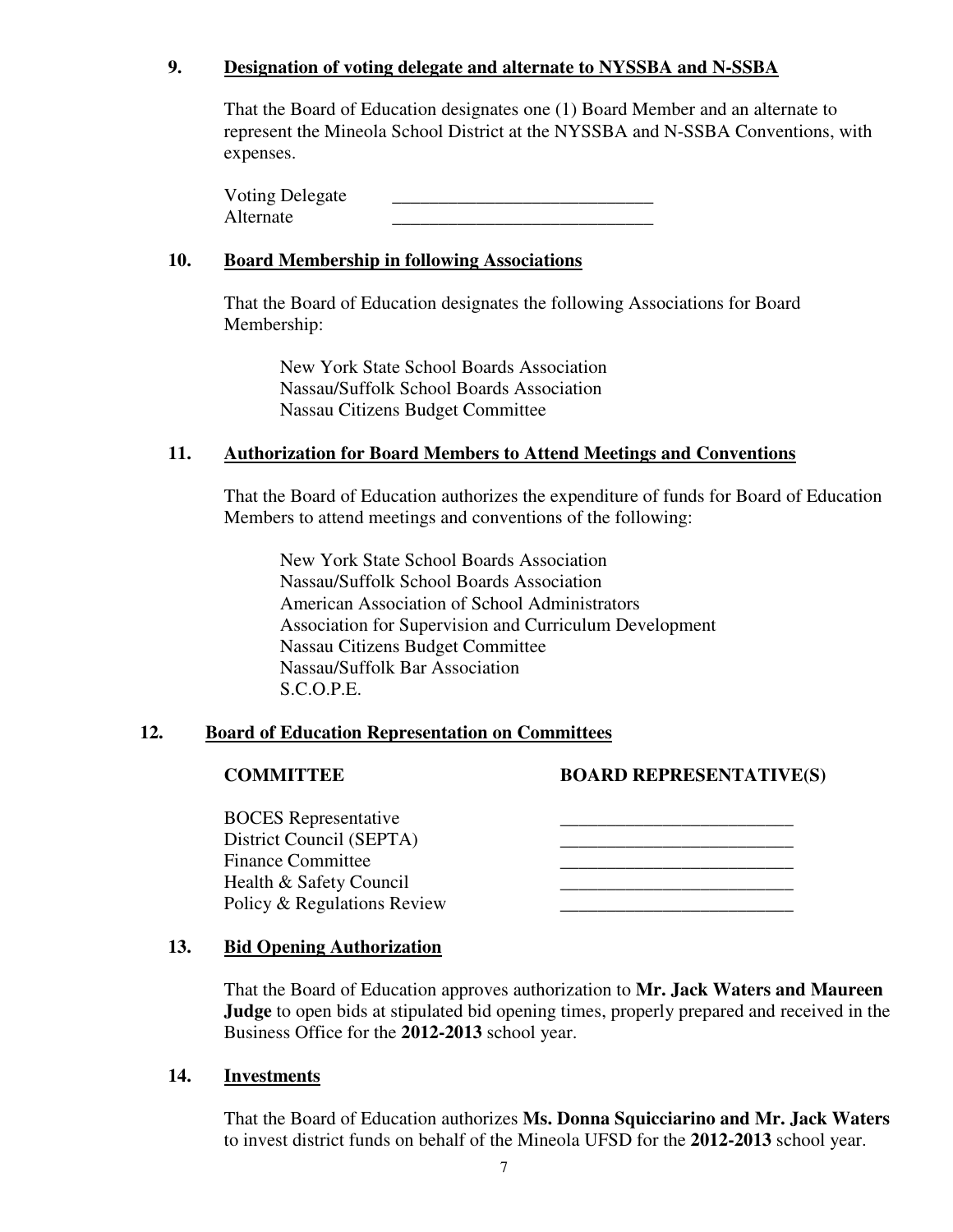#### **15. District 2012-2013 Organizational Chart**

That the Board of Education accepts the Mineola Union Free School District Organizational Chart for **2012-2013** (Attached).

#### **16. Establishment of Travel Mileage Reimbursement Rate for Approved Travel**

That the Board of Education approves the travel mileage reimbursement rate for approved travel at a rate of **\$.555** per mile.

#### **17. Official District Newspaper**

That the Board of Education adopts Mineola's Official Newspaper, The Mineola American for the **2012-2013** school year.

#### **18. Other Newspapers to be Used When Needed**

That the Board of Education assigns the Williston Times and Newsday as additional publications to be used as needed for the **2012-2013** school year.

# **19. Chubb Pollution Liability Insurance Policy**

That the Board of Education awards the renewal of the district's Chubb Pollution Liability Policy including Terrorism coverage to Bollinger Insurance Inc. for the **2012- 2013** school year in the amount of **\$18,000.00.**

#### **20. School District Insurance**

That the Board of Education renews the policy with New York School Insurance Reciprocal (NYSIR) as the District Insurance Carrier for the **2012 -2013** school year.

#### **21. Rates for Substitutes**

That the Board of Education approves the following rates for substitutes:

| <b>Teacher Sub</b>          | \$90 per diem     |
|-----------------------------|-------------------|
| Mineola Retiree Teacher Sub | \$125 per diem    |
| Nurse Sub                   | \$125 per diem    |
|                             |                   |
| <b>Teacher Aide</b>         | $$13.74$ per hour |
| Greeter                     | $$10.00$ per hour |
| <b>Bus Driver</b>           | $$21.81$ per hour |
| Custodian                   | $$12.25$ per hour |
| Clerical                    | $$12.32$ per hour |
| <b>Bus Attendant Sub</b>    | $$10.75$ per hour |
| <b>Maintainer Sub</b>       | \$20.00 per hour  |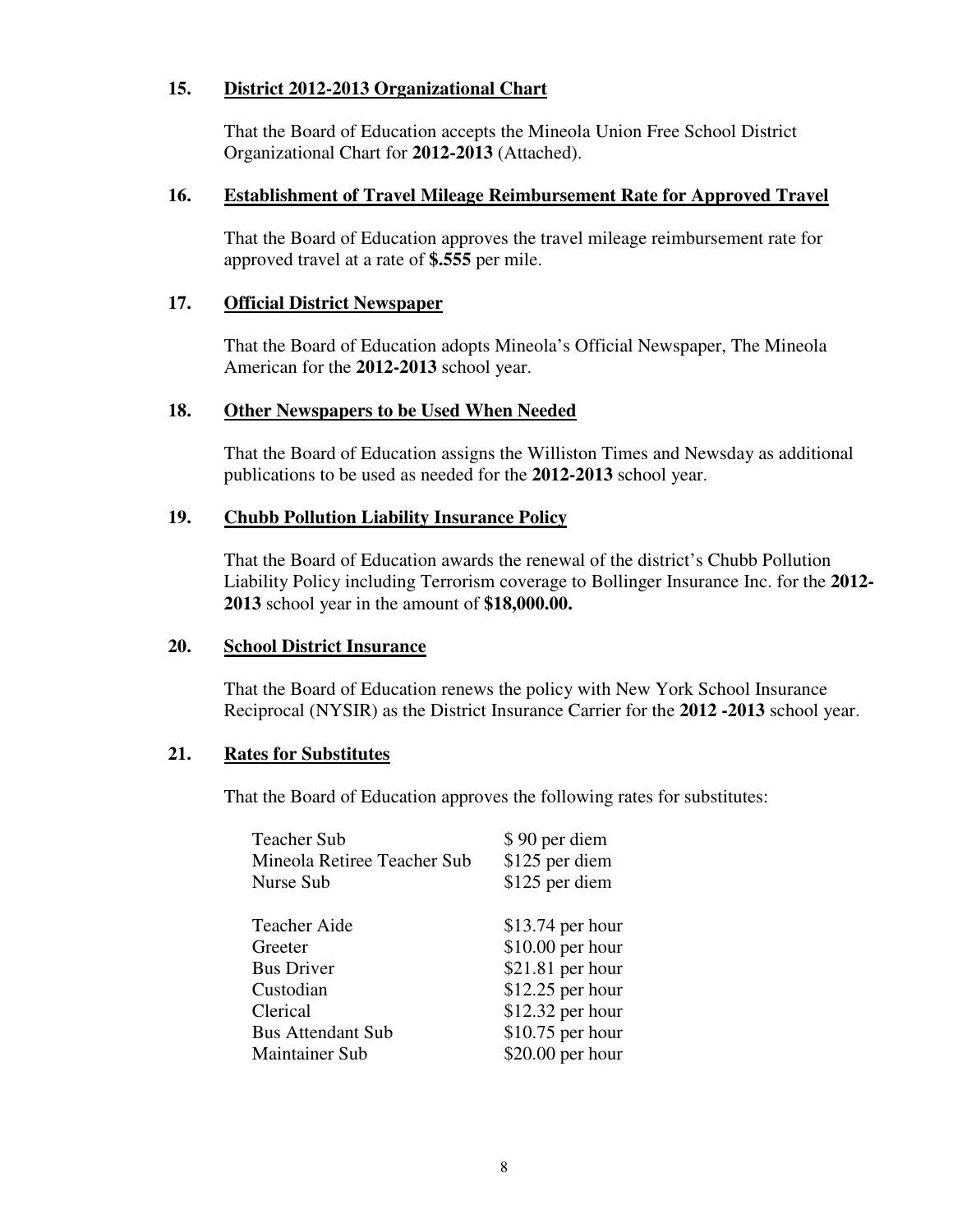# **Workshop Meeting Agenda**

- **J. Old Business**
- **K. New Business**

# **Harbor Day Care Center, Inc. Lease**

**RESOLUTION # 3- BE IT RESOLVED** that the Board of Education of the Mineola Union Free School District adopts the following Resolution:

**WHEREAS,** the Board of Education has previously determined, and does hereby reaffirm, that the Willis Avenue School is not currently and, for the foreseeable future, will not be needed for School District purposes, and

**WHEREAS,** the Board of Education further determines that the proposed leasing of the Willis Avenue School to Harbor Day Care Center, Inc. is in the best interests of the School District**,** and that the rental payments provided by the proposed lease are not less than the fair market rental value, now therefore be it

**RESOLVED,** that the proposed lease of the Willis Avenue School to Harbor Day Care Center, Inc., be and the same is hereby approved, and be it further

**RESOLVED** that the President of the Board of Education be and hereby is authorized and directed to execute the said lease.

| <b>Motion:</b><br>Second: |     |
|---------------------------|-----|
| Yes:                      | No: |
|                           |     |
|                           |     |
|                           |     |
|                           |     |
| <b>Passed:</b>            |     |

# **L. Workshop Consensus Agenda**

**RESOLUTION #4– BE IT RESOLVED** that the Board of Education approves Workshop Consensus Agenda items L.1.a. through L.7.a. as presented.

| <b>Motion:</b> |  |
|----------------|--|
| <b>Second:</b> |  |

**Yes:** \_\_\_\_\_\_\_\_\_ **No:** \_\_\_\_\_\_\_\_\_ \_\_\_\_\_\_\_\_\_ \_\_\_\_\_\_\_\_\_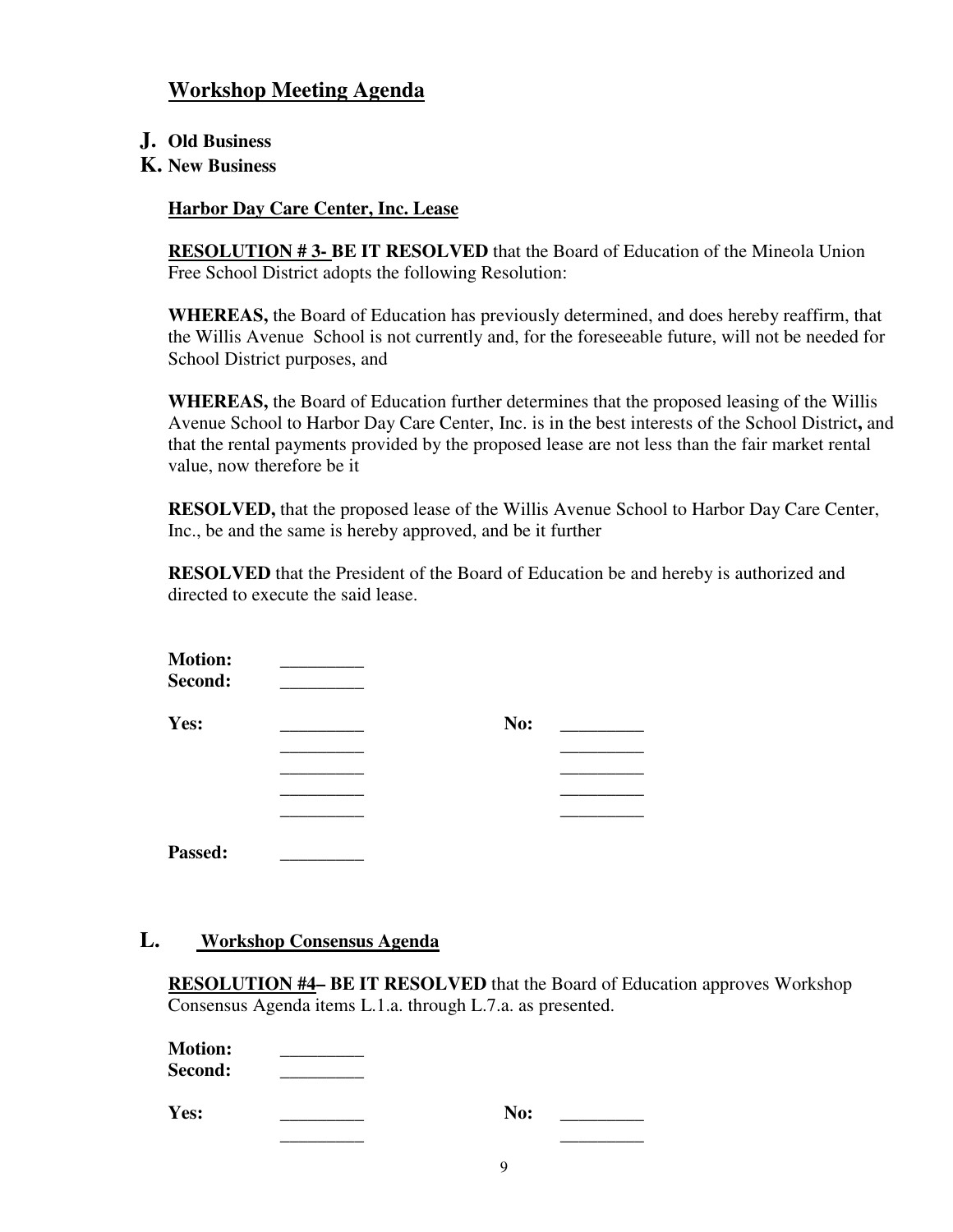|         | _________  | _________  |
|---------|------------|------------|
|         | __________ | __________ |
|         | _________  | _________  |
| Passed: |            |            |

#### **1. Instruction- Rescind Leave of Absence:**

a. That the Board of Education rescinds the leave of absence granted to Nicole Moriatry at the June 21, 2012 meeting.

# **2. Instruction- Abolish Position:**

a. That the Board of Education approves to abolish the following position:

- One High School Social Studies Instructional Leader

# **3. Instruction- Creation of New Position:**

- a. That the Board of Education approves the creation of the following Central Office position:
	- APPR Implementation Coordinator

# **4**. **Instructional Appointment(s)**

- a. That the Board of Education approves the appointment of Nicole Moriarty, to the position of Assistant Principal at Mineola High School, effective July 1, 2012. AMSA Salary: Doctorate, Step 1, \$152,754 pro-rated to \$145,548 for 202 days. Probationary Period: July 1, 2012 to June 30, 2015.
- b. That the Board of Education approves the appointment of Sue Caryl Fleischmann, to the position of APPR Implementation Coordinator, effective July 1, 2012. Salary: \$120,000. Probationary Period: July 1, 2012 to June 30, 2015.
- c. That the Board of Education approves the following substitute teachers for the summer special education program:
	- Sarah Mooney
	- Joan Eiselle-Cooper
	- Kristina Lozada

# **5. Civil Service- Appointments:**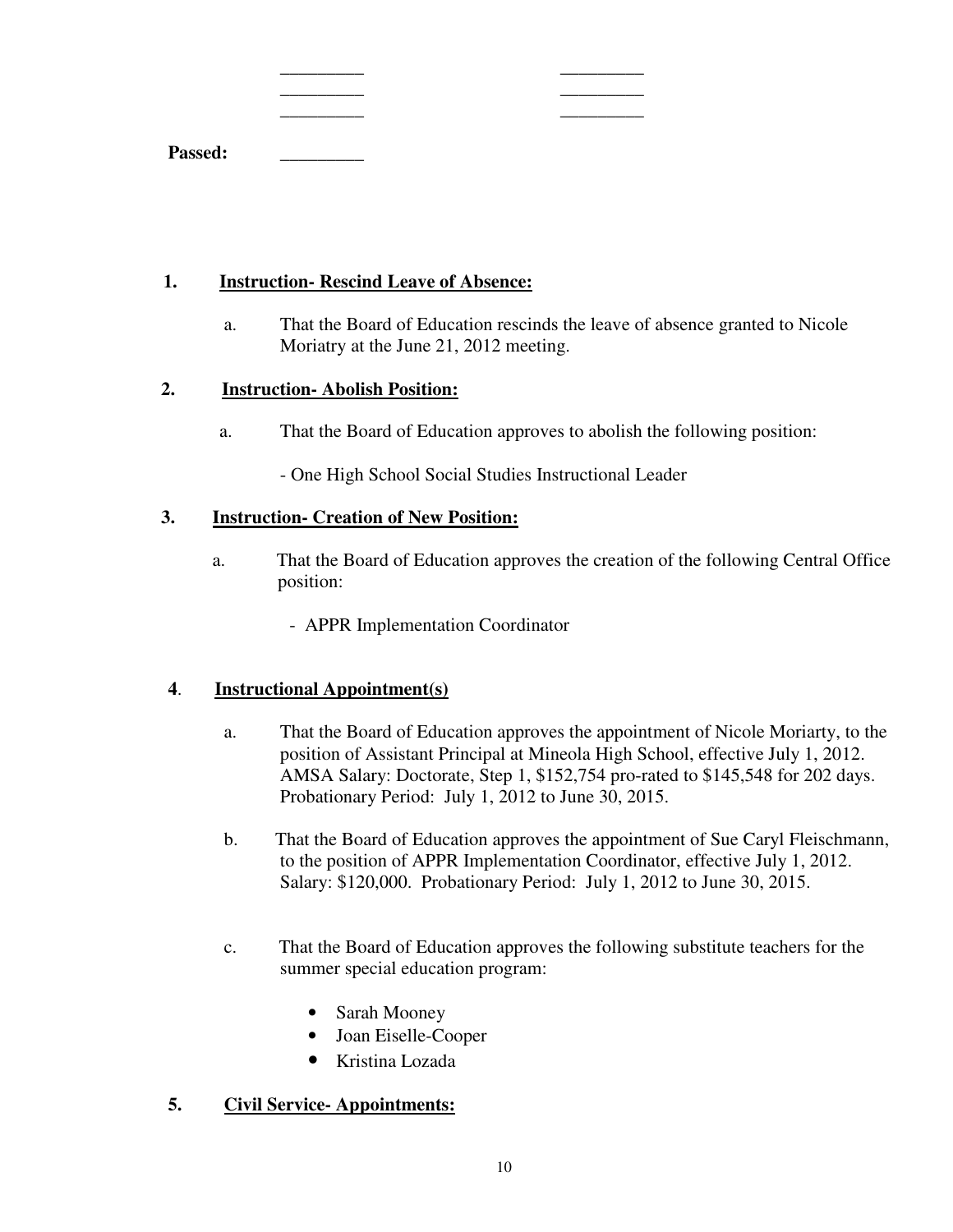- a. That the Board of Education approves the appointment of Ian Hogg to the position of Leave Replacement Maintainer for Alan Balestrieri, effective July 2, 2012 through August 31, 2012, or whenever Mr. Balestrieri returns. Salary will be \$48,918, Step 1 of the 2009/2010 Custodial Salary Schedule.
- b. That the Board of Education approves the appointment of Michael DeSantis, Teacher Aide Substitute, to work the summer programs should the need arise, effective July 2, 2012 through August 17, 2012. Salary would be \$13.74 per hour.

#### **6. Health Service Contracts**

a. That the Board of Education approves the Health Services Contracts for students from the Hicksville School District attending non-public schools located in the Mineola School district for previous years.

#### **7. 2012-2013 Parent Members and Chairpersons for CSE/CPSE & 504 Members**

a. That the Board of Education approves the following list of parent members and Chairpersons for Committees on Special Education and Subcommittees on Special Education and 504 meetings for the 2012-2013 school year:

#### **Committee on Pre-School Special Education**

Catherine Maiman-Director of Pupil Personnel Services Bridget C. Kehn- Psychologist (Alternate Chair) Child's Parent Evaluator or Person Qualified to Interpret Evaluations Professional Appointed by the Nassau County Department of Mental Health Child's Special Education Teacher

General Education Teacher if the child is participating in the general education program

#### **Parent Members:**

 Erin Bertuccio Mary Claire Cardinal Virginia Llanes AnnMarie Christy Louis Llanes Eileen Conboy Nicole Park Chester Easton Antoinette Salierno Dorothy Easton Souaad Khalil Brigid Gasiewski Ruth Gorski Kelly Melore Cliff Datys Nora Calabrese Denise Collins

#### **District Committee on Special Education**

Chairperson/Administrator: Catherine Maiman-Director of Pupil Personnel Services; or Bridget C. Kehn-Psychologist

Child's Parent Evaluator or Person Qualified to Interpret Evaluations Child's Special Education Teacher General Education Teacher if the child is participating in the general education program

#### **School Psychologists:**

Dr. Robert Drago Vanessa Lealand

Dr. Sonia Azevedo Dr. Patricio Romero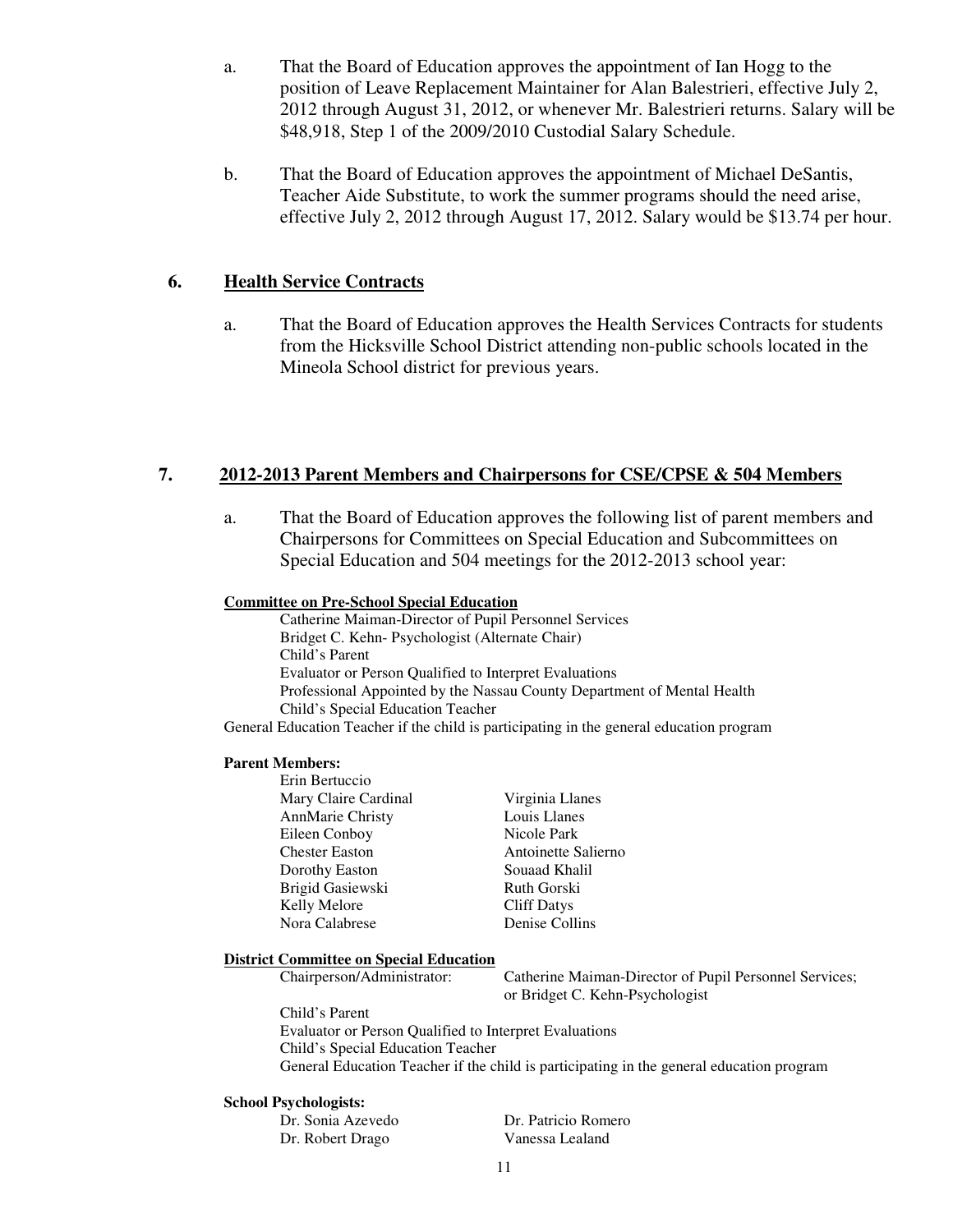#### **Parent Members:**

Fedra Haldane Erin Bertuccio AnnMarie Christy Virginia Llanes Louis Llanes Mary Claire Cardinal Kelly Melore<br>Nicole Park Fileen Conbo Ruth Gorski Chester Easton Dorothy Easton Antoinette Salierno Brigid Gasiewski Denise Collins Nora Calabrese Christina Duarte Hye Hyun Chung Patricia Aronoff

Eileen Conboy

#### **School Physician: Dr. Ronald Marino**

#### **Committee on Special Education Sub-Committees**

Chairperson Child's Parent Evaluator or Person Qualified to Interpret Evaluations Child's Special Education Teacher General Education Teacher if the child is participating in the General Education Program

#### **Catherine Maiman and Bridget Kehn may chair all Subcommittees, as needed**

**Jackson Avenue School Chairpersons**: Dr. Manuel Romero-Psychologist; or Patricia Molloy-Principal

**Hampton Street Chairpersons**: Dr. Robert Drago-Psychologist; or Devra Small-Principal

**Meadow Drive Chairpersons**: Vanessa Lealand-Psychologist: or Deborah Shaw-Principal

**Middle School Chairperson**: Dr. Sonia Azevedo-Psychologist

**High School Chairpersons**: Dr. Patricio Romero-Psychologist; or Larry Puccio-Assistant Principal

#### **Surrogate Parents:**

Louis Llanes Kelly Melore

#### **Impartial Hearing Officers:**

The list of Impartial Hearing Officers as maintained on the NYSED Impartial Hearing Officers Reporting System Website.

That the Board of Education approves the appointment of the following Chairpersons of the Mineola School District's Section 504 Review Teams for the 2012-2013 school year:

#### **504 Chairpersons:**

#### **District-wide:**

Catherine Maiman-Director for Pupil Personnel Services Bridget Kehn-Psychologist

#### **Hampton Street:**

Dr. Robert Drago-Psychologist; Devra Small-Principal

#### **Meadow Drive:**

Vanessa Lealand- Psychologist; Deborah Shaw-Principal

#### **Jackson Avenue:**